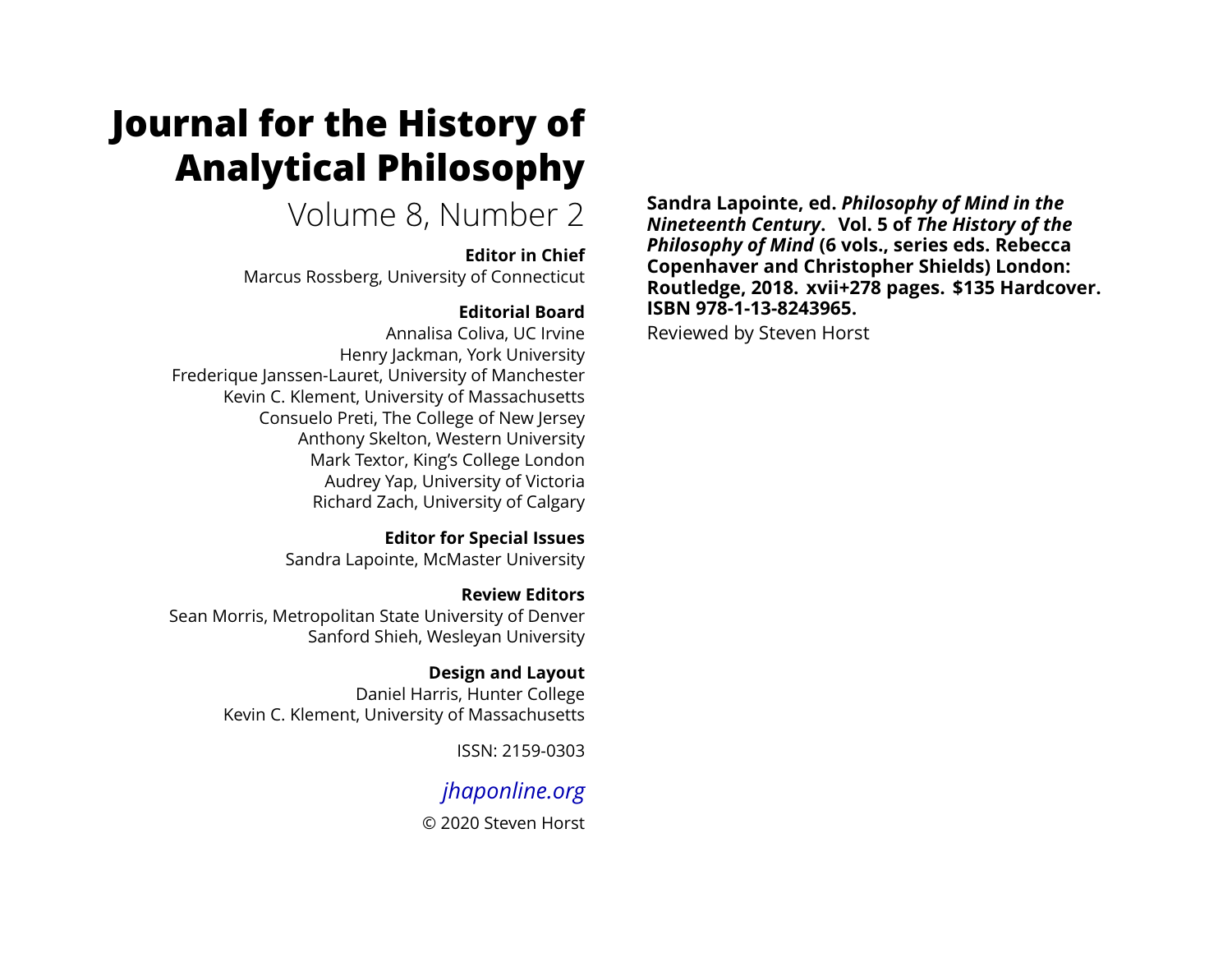## **Review:** *Philosophy of Mind in the Nineteenth Century***, edited by Sandra Lapointe**

#### Steven Horst

Some areas of philosophy are deeply engaged with their histories. Introductory courses in ethical theory, for example, are often in large measure courses in the history of Western ethics, with philosophers like Plato, Aristotle, Mill, Hume, and Kant presented as worthy interlocutors; and many of the best contemporary ethicists made their mark either drawing upon or arguing against the giants of past centuries. In philosophy of mind, both teaching and research tend to fall at the other end of the spectrum. Apart from the obligatory (and often brusque and dismissive) nod to Descartes with which they customarily begin, courses in philosophy of mind quickly jump to movements dating from the second half of the twentieth century: behaviorism, mind-brain identity, even classic computationalism; and even these movements are increasingly regarded as "historical" movements of the past. And, while there has been some notable work in philosophy of mind done in dialog with the great minds of past centuries, it has been the exception rather than the rule.

Even for someone like myself who cares deeply about the history of the field, this is entirely sensible and indeed almost unavoidable. The conversations of the past half-century in philosophy of mind are extensive and relatively self-contained, and even by themselves present difficult trade-offs between depth and breadth when one is trying to craft a good syllabus. And resources for teaching the history of either philosophy of mind or philosophy of psychology in an efficient way have been difficult to come by. (At the beginning of my career, I resorted to using copies of [Sahakian'](#page-12-0)s [\(1968,](#page-12-0) [1975\)](#page-12-1) typewriter manuscripts of source materials and synopses when I felt it necessary to discuss older figures in history of psychology and philosophy of mind.)

As a result, for people like me, Rebecca Copenhaver and Christopher Shields's six-volume *The History of the Philosophy of Mind* (Routledge, 2018) is something we had wanted our entire careers but never expected to actually find. It is an impressive collection, with divisions into volumes about where one would expect (1: Antiquity, 2: Early and High Middle Ages, 3: Late Middle Ages and Renaissance, 4: "Early Modern and Modern" (seventeenth and eighteenth centuries), 5: nineteenth century, and 6: twentieth and twenty-first centuries), with eighty-two separate articles over six volumes, plus introductions to each volume and a general introduction by the series editors reprinted in the individual volumes. It is an impressive and monumental collection.

The general introduction is itself worth reading, even for those purchasing only a single volume, for its thoughtful reflections on the problems involved in how to think historically about the study of the mind. Philosophers have in some sense thought about "the mind" for as long as philosophy has been in business, but the terms and contexts in which they did so were so different—both from contemporary philosophy of mind and from one another—and their methodologies so disparate that it is difficult or impossible to weave them into a master narrative. The editors' approach, therefore, has been to present essays on many individual figures that allow readers to glean what they may from them. The series editors are well aware that this might initially be met with a degree of skepticism, and address the concern head-on:

One might . . . think it *prima facie* unlikely that thinkers as diverse as these in their disparate times and places would share very many preoccupations either with each other or with us. Any such immediate inference would be unduly hasty and also potentially mis-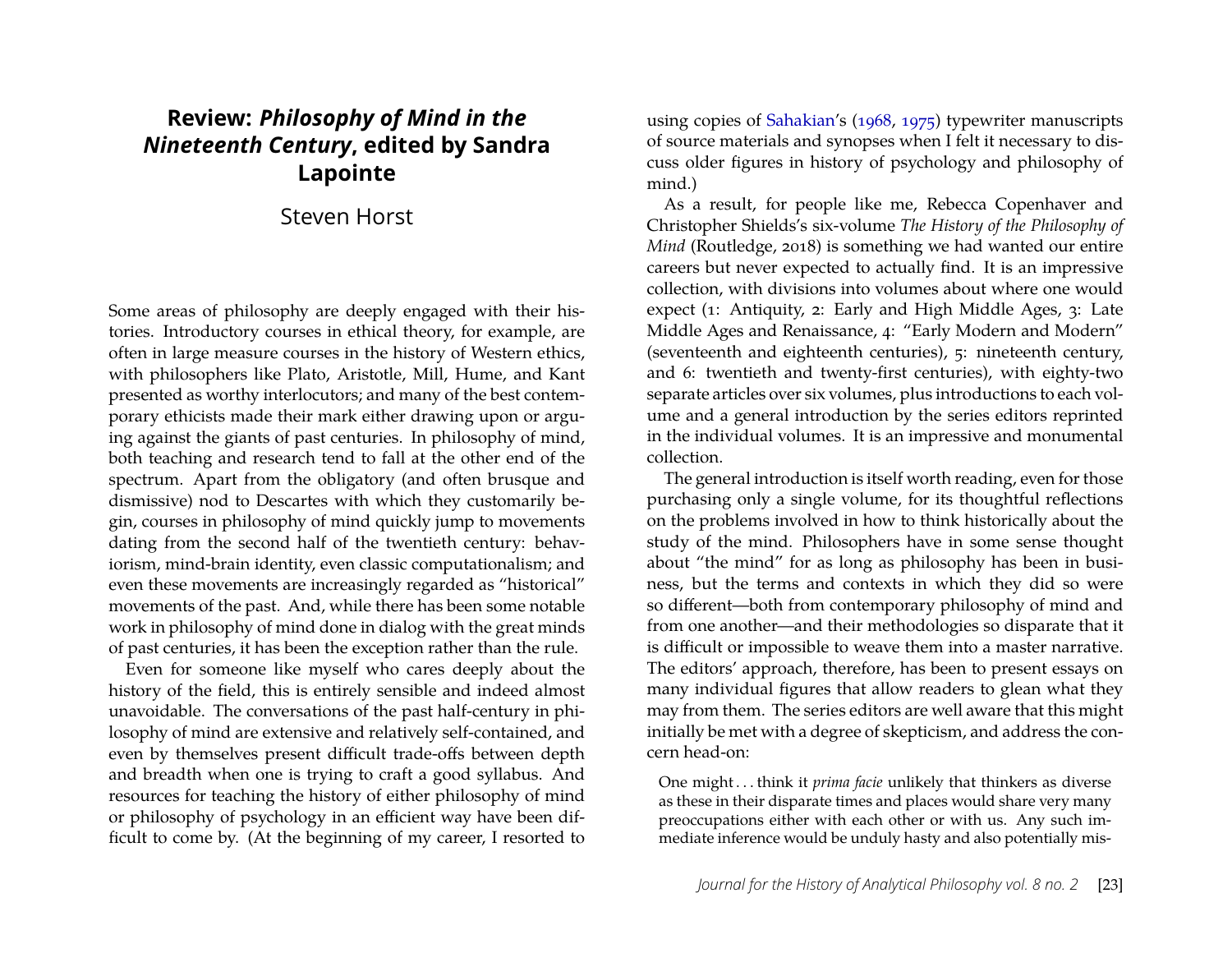leading. It would be misleading not least because it relies on an unrealistically unified conception of what *we* find engaging this area: philosophy of mind comprises today a wide range of interests, orientations, and methodologies, some almost purely *a priori* and others almost exclusively empirical. It is potentially misleading in another way was well, heading in the opposite direction. If we presume that the only thinkers who have something useful to say to us are those engaging the questions of mind we find salient, using idioms we find congenial, then we will likely overlook some surprising continuities as well as instructive discontinuities across these figures and periods.  $(x)$ 

A study of the history of philosophy of mind turns up, in sum, some surprising continuities, some instructive partial overlaps, and some illuminating discontinuities across the ages. When we reflect on this history of the discipline, we bring into sharper relief some of the questions we find most pressing, and we inevitably come to ask new and different questions, even as we retire questions which we earlier took to be of moment. (xi)

This approach is perhaps nowhere more appropriate than with the figures of the nineteenth century, the subject of the volume that is being reviewed here: *Philosophy of Mind in the Nineteenth Century*, edited by Sandra Lapointe. Before opening the book, I admit I had difficulty thinking of many nineteenth-century philosophers who might plausibly count as "philosophers of mind". This was, of course, the period in which psychology, psychophysics, and neurology began to take shape, as well as the first articulations of the psychology of the unconscious; and the pioneers of these scientific movements were deeply concerned with methodological questions, which might fit into a broad conception of "philosophy of mind". But, even as someone who does not draw sharp boundaries between the philosophies of mind, psychology, and the cognitive sciences, I went into the book curious and even a bit skeptical about just what I would find. The book did not disappoint: not only did I learn about some nineteenth century philosophers, previously unknown to me, who had indeed been engaged with ideas relevant to several

areas of contemporary philosophy of mind, I also discovered that nineteenth century scientists (like Mach, Helmholtz, and Freud) were even more philosophically literate and astute than I had previously realized, and along the way found some very interesting proposals about cognitive faculties, intentionality, the status of first-person evidence, the mind-body relation, and the possibility of a scientific study of the mind.

#### **1. Overview**

The book begins with a remarkably compact and lucid overview of "representation, consciousness, and mind in German idealism" (encompassing Kant, Reinhold, Fichte, Schelling, and Hegel), followed by chapters on Bolzano, Herbart, Mach, Helmholtz, Nietzsche, James, Freud, Brentano, Meinong, Stumpf, von Ehrenfels, Husserl, and Natorp. The notion of "the nineteenth century" is clearly taken loosely, and appropriately so. Some of these writers, after all, straddle century divides, and it would be unrealistic to treat German idealism without first discussing Kant (who receives a chapter of his own in Volume 4) as a point of departure, or to leave off with Brentano without seeing how his influence came to fruition in very different ways in his students, who included not only Husserl and Meinong but also Stumpf, von Ehrenfels, and Freud.

I suspect this list might initially leave many philosophers of mind scratching their heads. And editor Sandra Lapointe notes the "iconoclastic" nature of their approach in her introduction to the volume:

[T]he table of contents reflects editorial choices not unlikely to thwart most readers' expectations. This is not accidental. The editorial approach of this volume follows two somewhat iconoclastic lines. (i) It seeks to emphasize the cross- or inter-disciplinary nature of the topic under study and of the resulting theories, most of which belong neither entirely to philosophy nor to psychology as we conceive of these disciplines today. (ii) It encourages de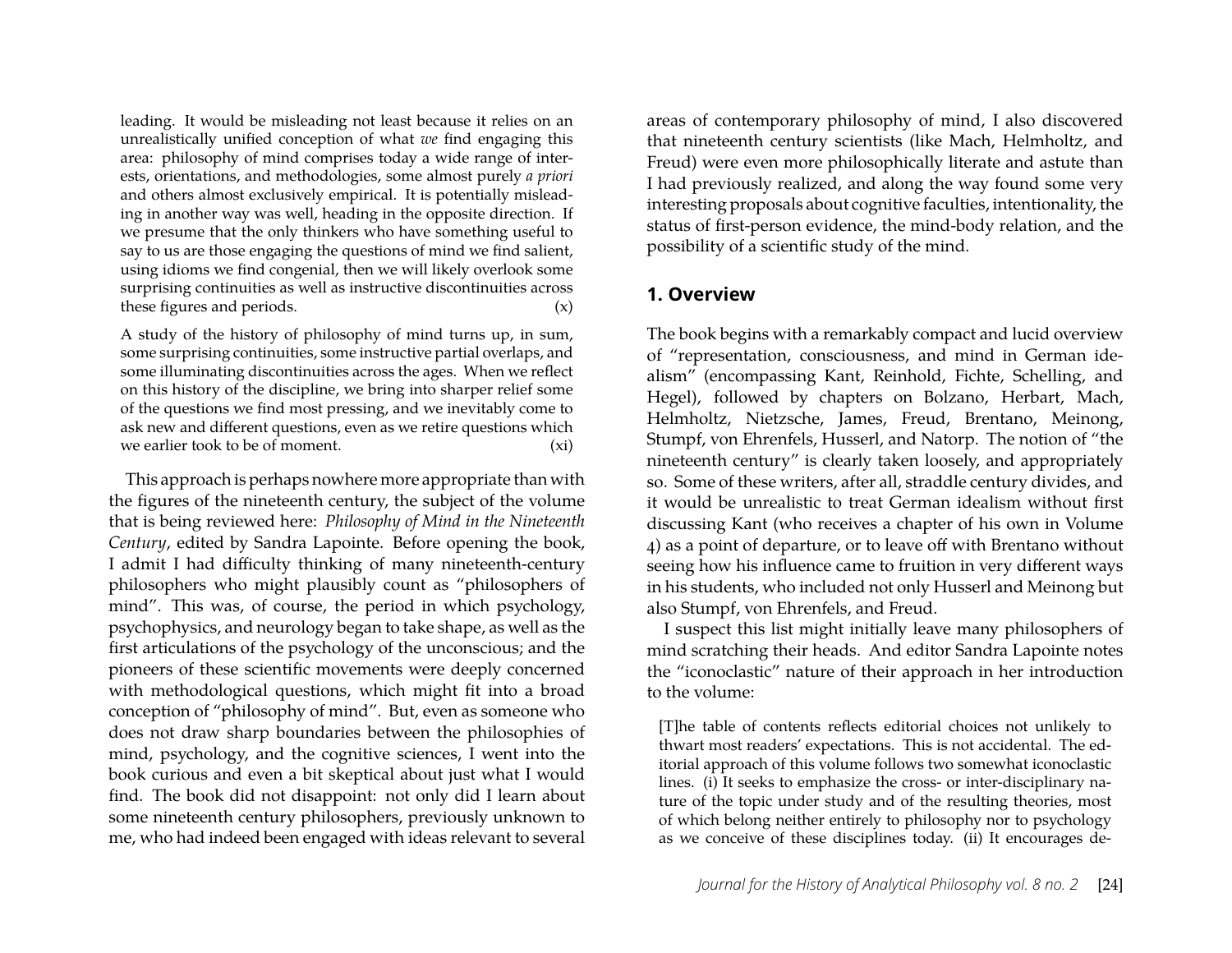liberate critical distance vis-à-vis what is usually taken to be the philosophical canon. (2)

The emphasis upon inter-disciplinary connections between philosophy and the sciences of the mind is of course something that many contemporary philosophers of mind will applaud, and be pleased to find front and center in a history of the field. But even (and in some cases *especially*) for empirically-minded philosophers of mind, the full array of figures included in the volume may prove surprising.

Some of the connections are clear enough: Kant's transcendental philosophy is based in what we would now call a cognitive psychology, James was the first person to serve as President of both APAs (philosophical and psychological), Brentano reintroduced the notion of intentionality, which became the central focus of Husserl and the Continental phenomenological tradition he began, Mach and Helmholtz were pioneers in the physiological psychology and psychophysics that were arguably the first flowers of the cognitive sciences, and perhaps Freud and Nietzsche deserve a nod for introducing the idea of unconscious mental processes, which has figured (albeit in very different forms) in contemporary philosophy of mind. But beyond that, the connections are harder for those who cut their teeth on contemporary philosophy of mind (whether their own approach be *a priori* or empirically-engaged, Analytic or Continental) to recognize. Nietzsche, Hegel, and Meinong are well-known philosophers, but they are seldom thought of as philosophers of *mind*; and while the German idealists famously put mind and *Geist* at the center of their philosophies, surely (one might think) it was less in the spirit of what we now call philosophy of mind than some weird sort of metaphysics, one more esoteric but no less foreign to contemporary philosophy of mind than Meinong's ontology of non-existent objects. I suspect that most philosophers of mind have scarcely even heard of Reinhold, Bolzano, Herbart, Stumpf, or von Ehrenfels. (Indeed, I was only vaguely aware of Bolzano

as someone who had had an indirect influence upon Husserl, though he emerged along with Brentano as a pivotal figure in the history of the field.) So I suspect that the table of contents of this volume may initially make it a hard sell for one of the book's main target audiences: philosophers who work in contemporary philosophy of mind or teach courses about it.

These misgivings are not totally without merit: if your idea of the philosophy of mind is framed primarily in terms of a debate between metaphysical theories like materialism, dualism, neutral monism, and panpsychism, the nineteenth century is not the right place to look, unless perhaps you are willing to countenance some variation upon German idealism as an alternative player in the game. (Though I did find myself surprised to find how many nineteenth century thinkers were concerned about such things as the soul, free will, and immortality, even when Cartesianism was not even on their radar. Indeed, it was striking to note how little Cartesianism seemed to figure in the discussions at all—in stark contrast to the picture we might get from contemporary textbooks.) But, as the series editors point out, this kind of metaphysical debate is hardly the only important topic for a class in philosophy of mind, and certainly not for professional research. Indeed, for many of us, the far more interesting and important questions are about things like mental representation, the basic elements of a cognitive psychology, intentionality, the relationship between philosophy of mind and the cognitive and biological sciences, the status of psychology as a science, the role of first-person experience as evidence about the mind, and the reality of psychological and psychophysical laws. And what this book brings out, in ways that far surpassed what I could anticipate, is the extent to which these were lively issues in the nineteenth century as well. And this is not merely done in a fashion that tells a kind of historical backstory (the kind that is of interest principally to the historians of philosophy) about how we got from Descartes or Kant to where we are today, and certainly not a story about how a moribund philosophical tradition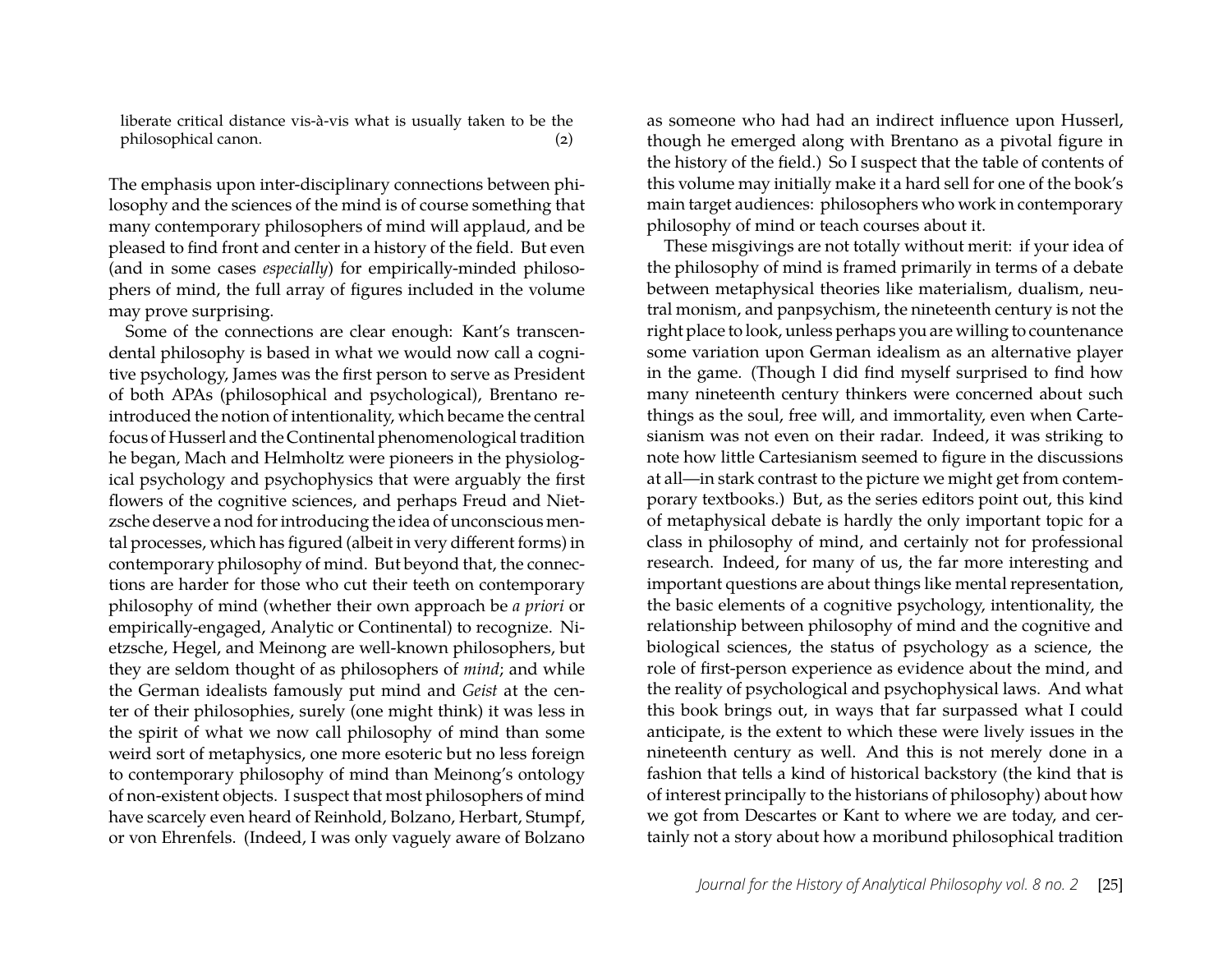mired in a superstitious metaphysics was gradually displaced by an "enlightened" scientific approach.

One of the things that emerges piecemeal from the articles is how much these thinkers were aware of one another's work and engaged with it. But, beyond that, I think that almost any astute reader will come away from one or more of the chapters inspired by seeds of ideas that may have been forgotten over the intervening century but perhaps should be explored afresh. It is a cliché that those who do not study history are condemned to repeat its mistakes. But there is also a different moral for scholars: sometimes, we think we have hit upon a novel and ground-breaking idea, only to have an historian point out that someone in the past explored the same idea, perhaps better and more thoroughly. This was my own experience in reading the chapter on William James, which caused me to realize that he had in fact written a great deal about issues that I am now thinking about. And I suspect that graduate students casting about for a "novel" idea might indeed find something in various chapters that could profitably be explored today—not necessarily by reorienting themselves towards history of philosophy, but by taking up a long-forgotten proposal about the basic cognitive faculties, mental representation, or the relationship between philosophy and the cognitive sciences and developing it in contemporary terms.

The volume is presented as a collection of articles about particular figures and particular themes within their work—and indeed not necessarily the themes that one might anticipate. (To take a striking example, the chapter on Freud is far more about his early work in physiological psychology than about the psychology of the unconscious.) Some of the chapters are wellcrafted to make explicit connections with contemporary strands of philosophy of mind, while others are framed more as thematic historical pieces (some of them stressing the connections and disagreements between nineteenth-century thinkers) which the reader must work harder to relate to her own interests or those that have some currency in the field today. Rather than summarizing and evaluating the chapters individually, I wish to try to draw out some of the larger themes in a way that might persuade other philosophers of mind that this material is, indeed, worth studying.

#### **2. Representation, Intentionality, and Cognitive Psychology**

Through much of my career, it has been a commonplace (1) that thoughts are "representations", and likewise (2) that these are "intentional" in Brentano's twofold sense of (a) having a content and (b) being directed towards a (possibly non-existent) object, and that (3) intentional states come in more than one "modality"—at very least, beliefs and desires both have intentional content. (A number of the articles present alternative typologies of mental states whose merits might fruitfully be compared with those of belief/desire psychology. This is one of many themes that I think presents important "food for thought": in my opinion, the belief/desire taxonomy has been accepted far too uncritically in recent philosophy of mind.) There has, of course, been much discussion of whether or in what sense the mind literally has "representations", how these correspond to the phenomena described in the language of neuroscience, and of whether intentional states are real, or the posits of a bad theory that should be "eliminated", or phenomena that appear only under a particular interpretive "stance". We tend to assume that this general problematic was either something (re-)discovered by Brentano and only explored critically a century later, or else so much a part of our maturationally-normal "folk psychology" that it has been a universal assumption.

Against these prejudices, it is quite interesting to see that issues in these general areas were hotly debated in the nineteenth century. "Mental representation" was of course an important idea in Kant's philosophy. It was also centrally important to the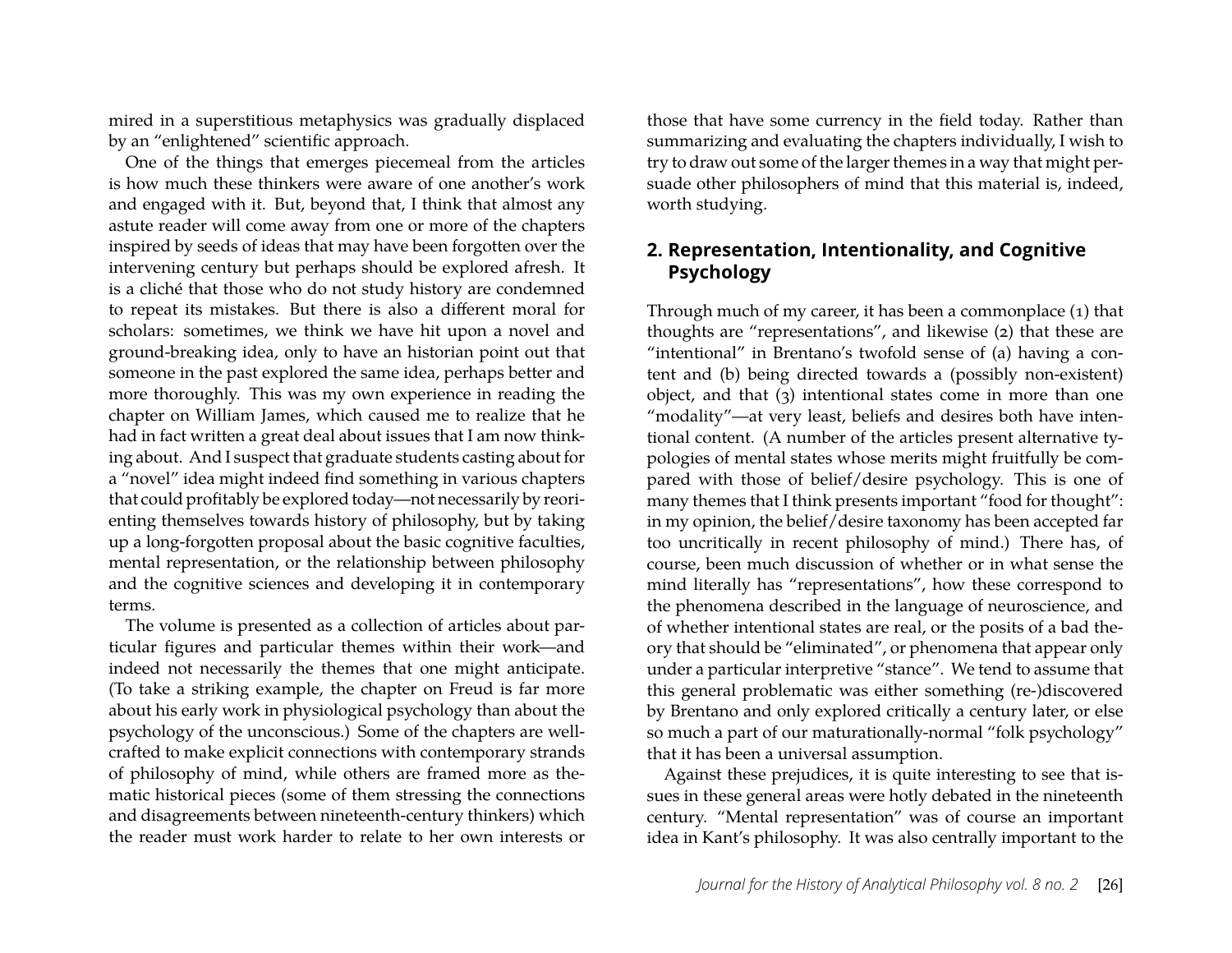nineteenth century German idealists, who debated and developed it in various ways described with admirable clarity and concision in Chapter 1 of the volume. While these writers were *also* engaged in a kind of critical ontological project that might be foreign to many contemporary philosophers of mind, the chapter brings out issues that can also be cast solely in terms of cognitive psychology and its philosophical interpretation. The project of cataloguing the mind's basic types of cognitive states turns out to be an old one, and Clinton Tolley presents the idealists' struggles with the issues in a way that brings them to life for readers more interested in cognitive psychology than in Idealist metaphysics.

One of the more interesting strands running through the book is the subsequent history of nineteenth century ideas about the nature of mental representation and its relationships to content, sense *(Sinn*), and the objects and states of affairs represented. Brentano, of course, is a key figure here, both because of his rediscovery of the Medieval notion of intentionality and because of his subsequent influence on both Analytic and Continental philosophy. Brentano himself arguably believed (as had some of the idealists) that "mental phenomena" have *immanent* objects—one of the more controversial and problematic parts of his philosophy, and a view that his students Twardowski and Husserl both rejected. But, in Chapter 3, Sandra Lapointe points out that in so doing, they were to no small extent re-exploring variations upon ideas that had already been developed half a century earlier by Bolzano, who had also discovered something strikingly similar to Frege's abstract notion of *Sinn*. Peter Simons's chapter on Meinong—another of Brentano's students—also extends the story in a different, and very illuminating direction. Meinong is known today chiefly for his rather dubious views on the ontology of non-existent objects. What Simons's chapter brings out is how Meinong reached this conclusion by working out the metaphysical consequences of his own variant on a Brentanian psychology. I suspect that I am not the only philosopher who has had a hard time seeing how anyone (even Meinong himself)

could have found Meinong's metaphysics plausible as an independent thesis; but I found it much more intelligible once I saw it presented as the outcome of working out the consequences of a theory of mind and its objects—an aspect of Meinong's philosophy that was, I confess, totally new to me. For me, this was quite a revelation—on a par with someone first knowing about the (equally implausible) bundle-theoretic metaphysics of Hume's *Treatise* and only later seeing how it was arrived at as the consequence of his assumptions about human psychology.

#### **3. The Methodology and Status of Psychology as a Science**

Questions about the methodology of science famously emerged in tandem with the very birth of modern science in the seventeenth century. Nineteenth century philosophers like Dilthey raised questions about whether the human sciences could be accorded the same kind of status, leading to the Continental distinction between sciences of nature and of spirit/culture; and kindred issues arose in the twentieth century in analytic philosophy—for example, whether psychology (or even psychophysics) has laws, and whether it is distinguished from the natural sciences by having only *ceteris paribus* laws.

Important issues, to be sure—and ones that, as it turns out, have older roots. Kant had declared that there could never be a "Newton of the mind" because the operations of the mind cannot (or so he believed) be mathematized. This pronouncement came to be challenged by figures like Mach and Helmholtz (and also by Weber and Fechner, who are not given chapters of their own). I have written several articles about philosophy of psychophysics and its relationship with first-person experience—more about Fechner than Mach, Helmholtz, or Stumpf—and I had known that Mach was also, philosophically, an important exponent of a form of Positivism and Helmholtz of naturalism. What I had not appreciated is how philosophically sensitive their treatments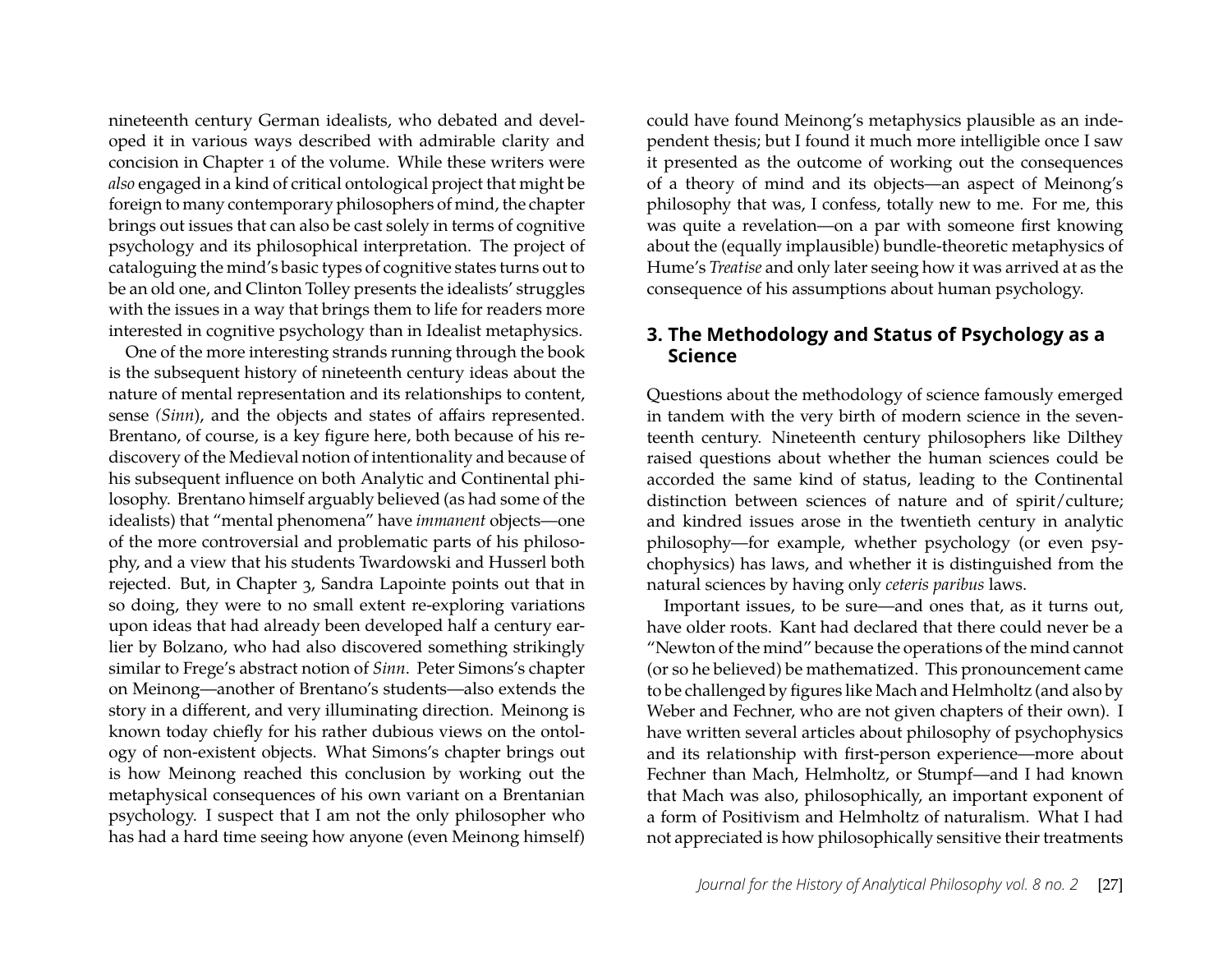were, or the relationship between these and the status of such debates in their political-institutional contexts. These will be of interest to scholars in both history of psychology and science studies, but they will also contain some interesting material for philosophers of mind, particularly with respect to the question of how to regard the nature and role of first-person experiences such as sensations. Mach, for example, not only treated the measurement of sensation as essential to his project, but was also one of the first to suggest that, in addition to having *intensities*, sensations also have (*Gestalt*) *forms*, an idea that would be developed later by von Ehrenfels (and the Graz school) and Stumpf (and the Berlin school). As Carlo Ierna points out in Chapter 12, von Ehrenfels emphatically rejected Kant's pessimistic appraisal of the prospects for mathematizing psychology, claiming that "the concept of *Gestalt* 'would yield the possibility of comprehending the whole of the known world under a single mathematical formula' (Ehrenfels 1890, 116)." (222). Clearly this ambition was not fulfilled, and Ehrenfels's metaphysical views (a chaos/cosmos duality) are at least as foreign to contemporary analytic metaphysics as those of Meinong or Hegel. This is one of the several ways this volume draws out relations between philosophy of mind and other areas of philosophy (including metaphysics), to which I shall return. And these peculiar metaphysical implications are probably among the reasons contemporary philosophers are hesitant to explore such figures further.

But with the Gestaltists, as with the German Idealists, I think that the volume brings out things that we ignore at our peril. Whatever you think of von Ehrenfels's metaphysics, the ideas (1) that *Gestalt* phenomena are an important part of our mental operations and (2) that these can be explicated in *some sort* of formal terms, are really of great importance to philosophy of mind, because this is one important variation on the more general claim that experience has an internal *structure*, and perhaps one that can be made formally explicit. Kant had pioneered this idea in the claims that Sensibility has spatial and temporal Forms

and that the sensible manifold is structured by the application of the Categories. Gestalt theorists, in effect, claimed that there are structures of sensible experience beyond the basic spatiotemporal layout of the Kantian sensory manifold. I think it would be difficult to find a contemporary psychologist or neuroscientist of perception who would disagree, even if their theories might diverge significantly from those of the Graz or Berlin schools.

I actually think this is eminently relevant to contemporary philosophy of mind, not because Gestalt phenomena are a popular topic today, but indeed precisely because they are not. Contemporary discussions of "conscious experience", at least of the sort stemming from the influential works of Levine, Nagel, and Jackson, tend to view conscious experience almost exclusively as consisting of *qualia,* understood as more or less a collection of brute sensations or at most a spatially and temporally ordered manifold of such sensations, following Kant. In this respect, there are important elements of nineteenth century philosophy of mind that engage issues that are under-represented in at least the most prominent parts of contemporary philosophy of mind dealing with conscious experience, and are worthy of engagement. If consciousness is not merely a matter of "brute feels", but how these are *structured* and *related* to one another (regardless of one's particular theory of the relations or their relata), this makes a tremendous difference in how one will regard the study of consciousness.

One might make the same observation, even more pointedly, with respect to Husserl's philosophy, which is the topic of Chapter 13. I often point out to my students that the notion of "phenomenology" found in Husserl and his students is far "thicker" than what many contemporary analytic philosophers mean by the term—which is to say, it embraces more than *qualia* like hues or tones and pitches. Husserl was well aware of what we now call *qualia*, and he called them the *hule* (matter/stuff) of experience. But, for Husserl, experience also has *morphe*—form. This might include things like the ways various types of figures are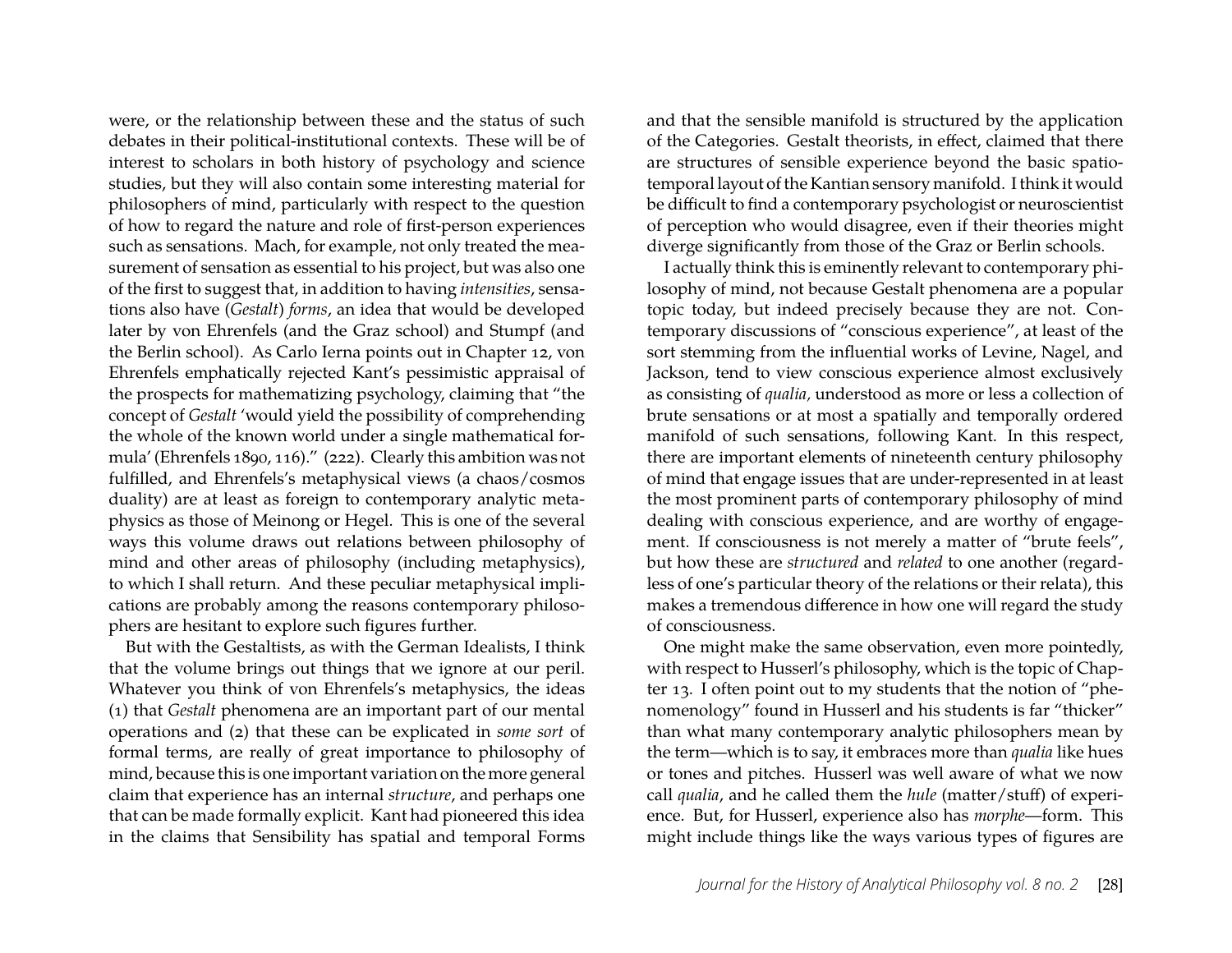constituted against a background, as explored by the Gestaltists. But Husserl was also concerned with something more: with the explication—and the proper methodology for such explication of perceptions, judgments, imagination, and reasoning. And his preferred way of addressing them was not in terms of mathematics (in the sense of arithmetic, algebra, or geometry), but of logic. But Husserl's notion of logic (or notion*s*, in the plural, as he eventually distinguished what he called "formal" and "transcendental" logic) are not exactly what we think of today when we speak of "logic"—they were not confined to something like an abstract sentential calculus, but explored the way thoughts could be formed and combined, and how this did and did not involve existential import. Husserl's "logic" was not (a) simply a technical inferential tool, nor (b) an appeal to an independently-existing Fregean abstract realm of normative truths, nor (c) something that was simultaneously a metaphysical theory, as in the German Idealists or Meinong. The project of Husserlian logic was first and foremost one of explicating the structures of intentionallyladen experience, and his phenomenology was intended to be a method for doing this which would then serve as the foundation for everything else in philosophy and the sciences. For Husserl, the structure of thought is to be explicated in logical rather than mathematical terms, but doing so requires something more than a logic of propositional and inferential forms.

Paul M. Livingston's article on Husserl traces the development of this project from Husserl's early psychologism, which arguably would have reduced logic to a psychological theory about how we in fact think (thereby depriving it of both metaphysical and normative implications), through the careful work of the middle-period *Logical Investigations*, and into the beginnings of his Transcendental Idealism in the *Ideas*. (His late, posthumously published works, which reflect his engagement with Heidegger, are not treated in this volume. This is understandable in itself, especially as the Phenomenological tradition is taken up in the first chapter of the next volume of the series. However, as the next

and final chapter, on Natorp, takes up some of the same issues, and indeed in some of the same language used by Husserl in his last writings, there is something here I found myself wanting to see explored further).

I am not sure whether someone not already familiar with Husserl's thought will find this chapter approachable; but as someone whose early career was deeply informed by Husserl's *Logical Investigations* and *Ideas*, I found the presentation of how his thought developed quite instructive and engaging—not least in Livingston's careful assessment of the ways in which Husserl did and did not reject his early "psychologism" after his famous correspondence with Frege. There have, of course, been important analytic philosophers (perhaps most notably Dagfinn Føllesdal) who have regarded Husserl as an important figure—if not exactly *within* the analytic tradition, at least one with whom it *should* be deeply engaged—but his philosophy is seldom mentioned more than in passing within philosophy of mind. I believe that a careful reading of Livingston's chapter should persuade the reader that Husserl is rightly to be regarded as one of the great figures in this history of the philosophy of the mind (equaled among the figures treated in this volume only by Kant, and perhaps Hegel and James), and one whose work could be richly mined for ideas that could be fruitfully explored anew, whether as transcendental philosophy or in conjunction with contemporary cognitive science.

It was more of a surprise to me that something similar could be said for Natorp, with whom the volume concludes. Natorp is included in the volume as an eminent exponent of late nineteenthcentury Neo-Kantianism, and is of particular importance for his views on science and the mind. I shall not attempt to summarize Alan Kim's engrossing (if somewhat dense) account of these here. But there are parts of the article on Natorp that I might have wished to have occurred earlier in the volume, and which provide an important critical perspective upon the presentation of such a variety of views of "mind". Of particular interest are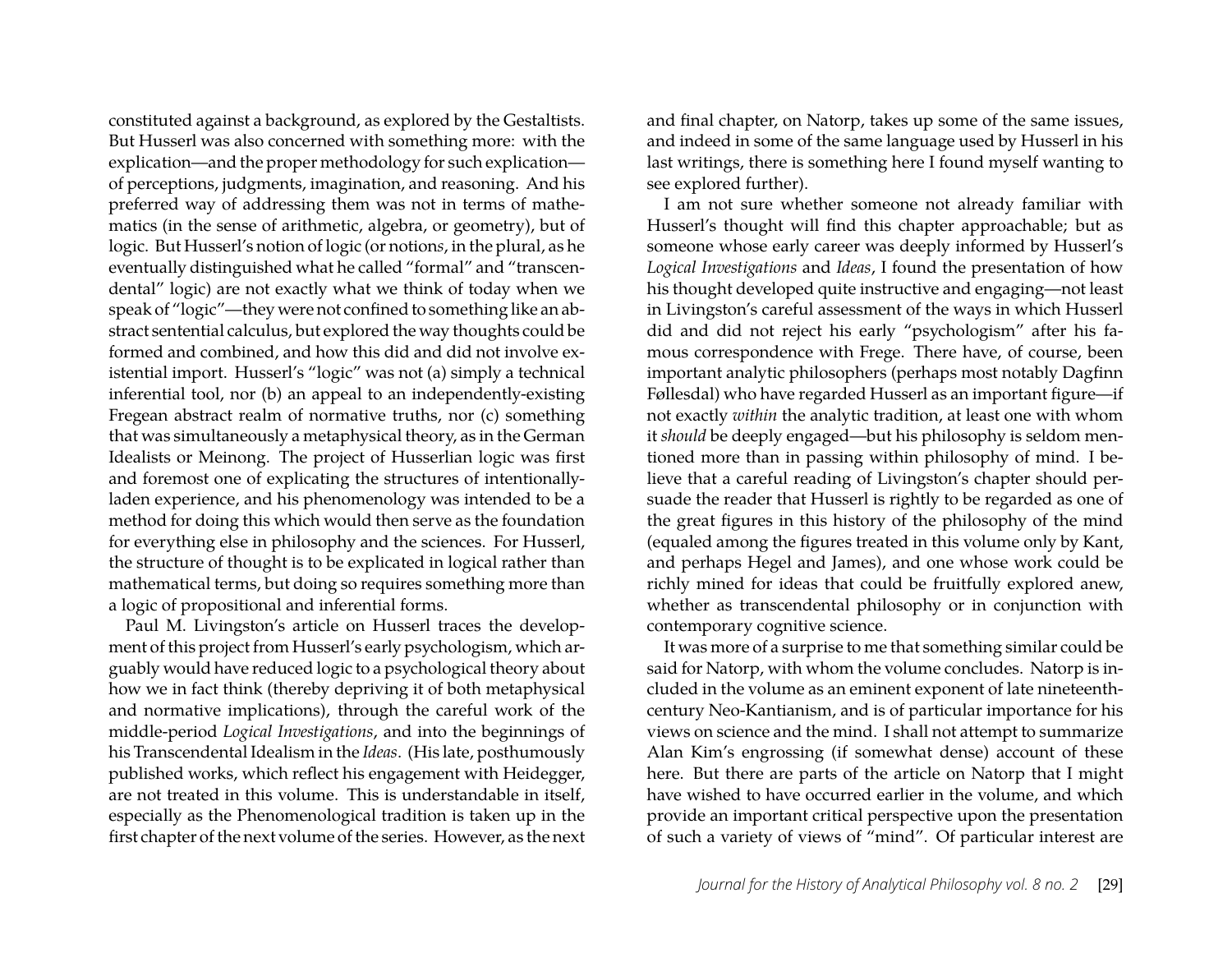the reflections on pages 249–50 on the difficulties of mapping the various German terms that might be translated as "mind" in nineteenth century writings (*Geist, Seele, Bewusstsein, Psyche)* onto English-language terms. This is one of the most important things an historical volume can contribute: a discussion of the difficulties of bringing conversations from different periods, languages, and traditions into contact with one another. But, in Natorp's case, this is only the beginning of the story, as a central part of his project was to make new and further distinctions. As Kim reflects

[Natorp's] theory of the mental revolves around what he takes to be two dimensions of thinking: consciousness and knowledge. "Consciousness" (*Bewusstein*) corresponds to what we usually call "mind", and names thinking as a *psychological* process. I therefore refer to it as  $P_{\psi}$  (read: "Thorn-sub-Psi"). "Knowledge" or "knowing" (*Erkenntnis, Erkennen*) is for Natorp a special kind of thinking, epitomized by *science*; I abbreviate it as  $P_{\Sigma}$  (read: "Thornsub-Sigma"). (250)

On the one hand, this is an important fundamental distinction between two types of thinking and two ways of regarding the mind. On the other hand, the discussion of *Erkenntnis* involves methodological proposals for the scientific study of the mind as well as scientific knowledge in general.

#### **4. Mind and Brain**

The science of the brain as we understand it today began only around the beginning of the twentieth century, and the exponential increase of our understanding of neuroscience only much more recently. Of course, with important exceptions like Aristotle, almost every important Western thinker since Hippocrates had identified the brain as the seat of cognition. Even Descartes saw the brain as the locus of many of the faculties we would now call "psychological", and indeed went beyond the brain to the whole nervous system, being widely credited for the discovery

of the reflex arc. But neither Descartes, nor any other theorists of the seventeenth or eighteenth centuries, really understood much of anything about the brain. Indeed, even nineteenth century theorists knew almost nothing about its principles, though some of them placed far more emphasis upon the study of the brain as a focus for future research.

Mach, Helmholtz, and Fechner clearly fall into this category. Indeed, if there is one figure whom I would have added to this collection for a chapter-length treatment, it is Fechner, though he is addressed in the chapters on Herbart and Mach. His distinction between "outer psychophysics" (relations between stimuli and percepts) and "inner psychophysics" (relations between brain states and experienced percepts) is, to my mind a fundamental division in how to explore at least certain classes of mindbrain relations. These themselves bring up the important issue of how to think about "mental" or "psychological" processing that is beneath the level of conscious awareness. (Are they, for example, to be understood on the model of conscious mental reasoning, as Helmholtz proposed, or in more mechanistic, biological, or informational terms?) They also bring up crucial questions about the relations between phenomena described at different "levels"—say, as neural and experiential states. In *broad* terms, this has been a familiar issue in philosophy of mind for over half a century. But it is too-seldom addressed in ways that relate to the science of the day, and its historical roots have been almost entirely neglected. We are easily tempted to make the assumption that the early physiological psychologists and psychophysicists were exploring the beginnings of a new science that was totally disconnected from previous or then-contemporary philosophical discussions of the mind. These chapters help the reader to see what Mach and Helmholtz really understood about the philosophical as well as the empirical context in which they were writing, and how the positioned themselves with respect to it.

Freud, of course, is also well known for his contributions to the idea that there are subconscious, unconscious, or infraconscious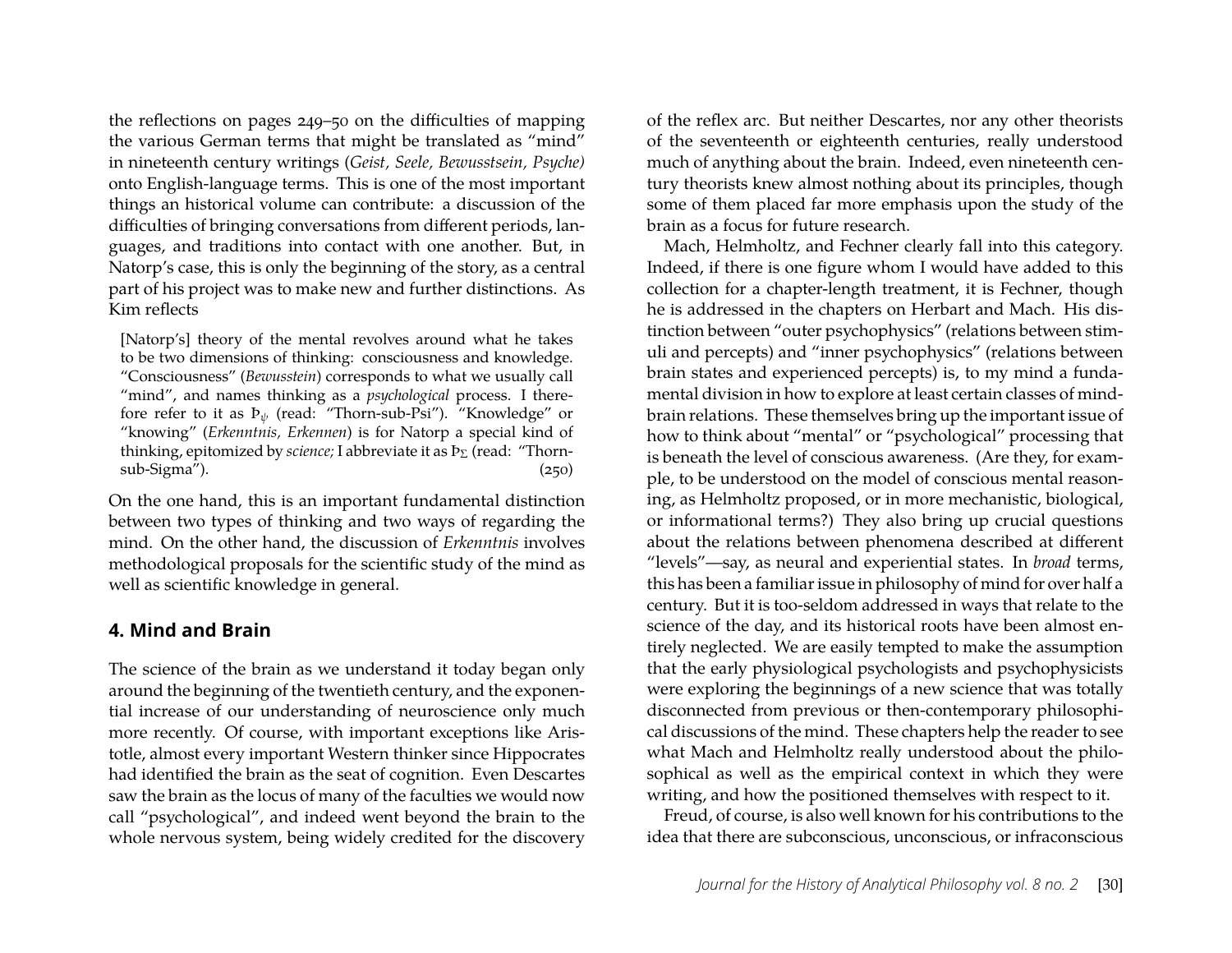mental operations. Some of these he viewed on the model of conscious states: there are repressed *beliefs* and *desires*. Others, like the id, ego, and superego, were his own contributions, and work upon different principles. The chapter on Freud in this volume, however, concentrates not upon his better-known psychoanalytic work, but upon his early physiological psychology, which stemmed from his early career as a neurologist and an assistant and pupil to Breuer and Charcot. Freud is, of course, a complex figure, with several stages in his development, and the relationship between those stages is hotly debated. Bettina Bergo's chapter on Freud greatly impressed me in drawing out just how knowledgeable, sensitive, and attentive Freud was to the various disciplines related to the ideas he was exploring: not only his own groundbreaking contributions to psychiatry, but also to neurology, psychology, and philosophy. You won't get any new insights into Freud's later psychotherapy from it, but you will come out of it with an appreciation of Freud as a multifaceted intellectual giant, while also gaining a new perspective on how some of his earlier discoveries were forgotten or rejected in his later work. You will get an important new perspective on (early) Freud here: as someone who was not only a cutting-edge neurologist, but also impressively aware of issues in philosophy of psychology.

#### **5. The Mind and Biology**

When I started out in philosophy of mind, the prevailing view was that the mind was a computer. Before that, it was either that the mind is an association engine (behaviorism) or the operation of the brain (mind-brain identity). None of those positions even mind-brain identity theory—really took serious stock of the role of biology in cognition. Even most classic versions of what was called "evolutionary psychology" did so largely in abstract theoretical terms. Biology has come back into philosophy of mind through various paths—a more sophisticated evolution-

ary biology (involving things like niche selection), embodied cognition, approaches to the neuroscience of perception, cognition, and motor control more rooted in actual neuroscience, engagements with neuropathology and psychopharmacology. For those who are "woke" to such developments, it feels like a very new thing, cutting against the grain of the history of the field.

What a surprise, then, to find that many nineteenth century philosophers found notions like "life" quite crucial to an understanding of the mind! And all the more so if one assumed that, prior to some recent awakening, philosophical understanding of the mind was couched in either dualist or mechanistic terms. One thing this book helped drive home to me—a realization that had been coming together from other sources as well—is that seventeenth-century mechanism (the kind of thing one finds in Descartes apart from the immaterial soul: a mind that works on the kinds of principles that can be explicated by mechanics) was in fact a fairly short-lived phenomenon. Stock introductions to philosophy of mind tend to present Cartesianism—the ghost and the machine—as the common assumption before behaviorism, mind-brain identity, and computationalism. At least with the figures presented in this volume, the nineteenth century was much more inclined to biological than mechanical metaphors, and even "the soul" was often understood more in biological than in Cartesian terms. While we might think first here of the Darwinian revolution and its applications to psychology (one topic on which this volume is lamentably silent), the great surprise is how more Aristotelian, teleologically-oriented approaches to mind, life, and soul lived on after the Cartesian revolution, in philosophers like Kant and the German Idealists.

Those of us who regularly read and teach Kant's first Critique too easily forget that his third Critique insists upon the need for very different and teleological principles in biology. And one of the most fascinating revelations of the first chapter is that, while Kant dismissed *knowledge* of the soul as a dialectical illusion in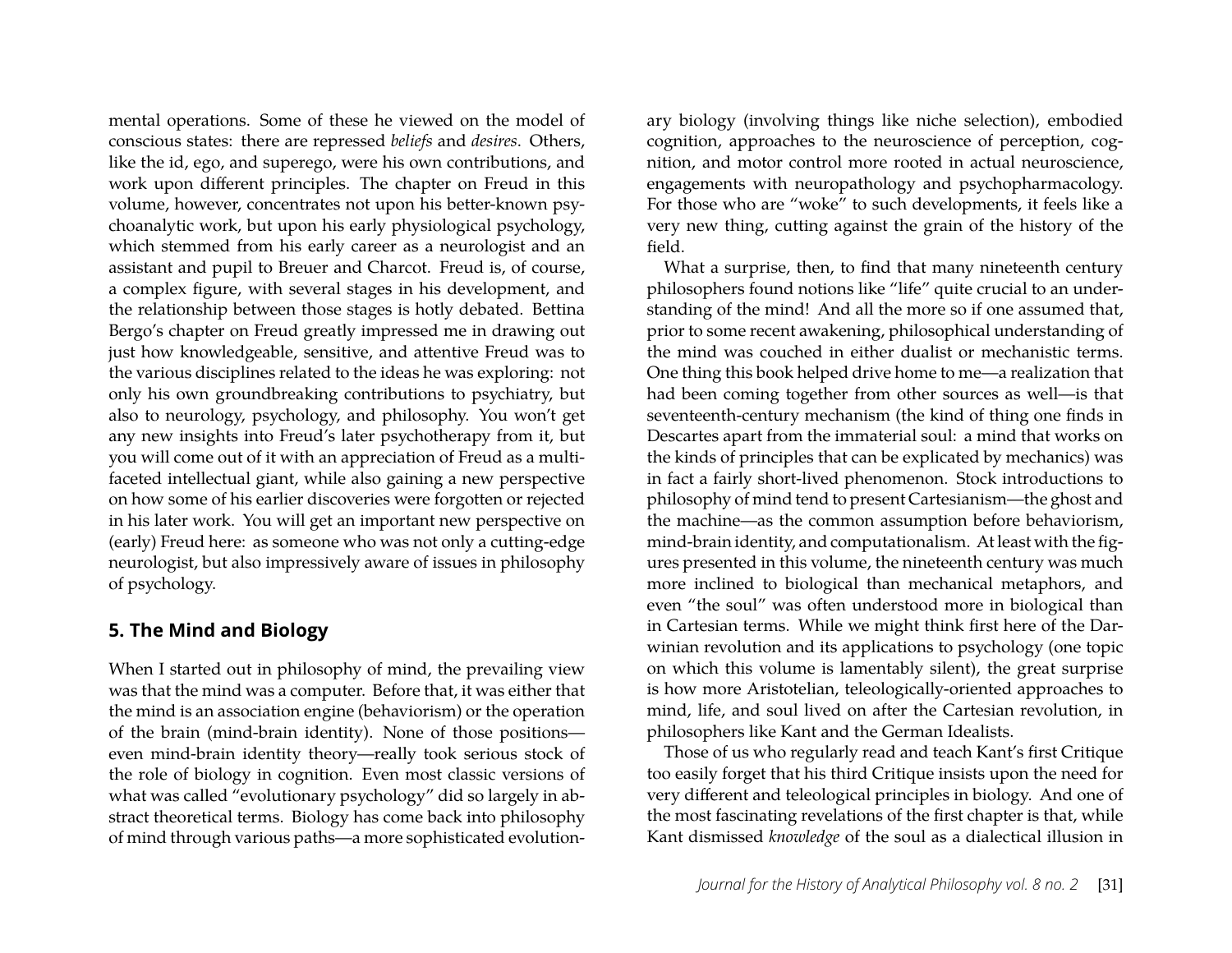the first Critique, he not only believed in the soul as a necessary posit of practical Reason, but thought it very important on other grounds as well. Indeed, he believed that not only humans, but animals and even plants have souls. In short, the Kantian notion of "soul" was more Aristotelian than Cartesian: The life and development of organisms needs to be understood in teleological terms, and the Kantian notion of soul has more to do with biological life and development than with consciousness or cognition. This is a theme that recurs in the German Idealists, but also seems to be in the background in other nineteenth century figures surveyed in the book. The reader will have to look for herself to try to connect the dots, and this is one topic on which I would most have appreciated an interpretive overview; but it is an important theme, and not least of all because of recent suggestions that Darwinism has not exorcized the need for teleology once and for all. But, perhaps most importantly, it exposes the naivete of the assumption that philosophy of mind was largely Cartesian from Early Modernity until some time in the mid-twentieth century.

#### **6. Implications of Views of the Mind for Other Areas of Philosophy**

It is, perhaps, a commonplace that the Early Modern philosophers of the seventeenth and eighteenth centuries worked from theories of the mind—and perhaps more narrowly what we would now call theories of cognitive psychology—to conclusions about epistemology, metaphysics, semantics, and logic. Meaning, inference, knowledge, and metaphysics shape up differently depending on whether you believe our thoughts are all constructed out of sensations or images (Empiricism) or there is an additional faculty of Reason (Rationalism). If you accept Kant's psychology, certain things turn out to be synthetic *a priori* truths and others are dialectical illusions. More generally, assumptions about how the mind operates and what its basic elements and operations are arguably have implications for what

we can know—indeed, for what kinds of thoughts we can even think—and hence raise questions about the relationship between theories of mind and metaphysics, semantics, epistemology, and logic.

This is an issue near and dear to my own heart, however unfashionable it might be in my field. One of the final things this book draws out is how it was explored by nineteenth century thinkers—certainly by Kant, the German Idealists, and Husserl, but also by Meinong, James, and Natorp, and perhaps more circuitously by Nietzsche. This is, of course, a fundamental way in which Transcendental Idealism (Kant, Husserl), Absolute Idealism (Hegel), and Pragmatism (James) are very different from mainstream analytic metaphysics, and the *implications* for metaphysics (as well as epistemology, semantics, and logic) vary with the philosophical theory. Several chapters in this volume on the Idealists, Meinong, von Ehrenfels, Husserl, and Natorp among others—explore ways that views of the mind led to surprising and subversive conclusions about knowledge and reality, and in ways that are far more sophisticated than we find through engagement with the early modern Rationalists and Empiricists with whom we are more regularly in dialog.

But it is Henry Jackman's chapter on William James that does so most directly, addressing how James's views about pragmatism, idealization, and conceptual pluralism led him in his later work to a "rejection of logic". I single this out as a personallyrelevant example of how the kind of historical explorations contained in this volume might be profitable to a contemporary philosopher of mind. Like James, I have been exploring a combination of pragmatism, idealization, and pluralism, and believe these potentially have implications for epistemology, semantics, metaphysics, and perhaps even logic. What I did not appreciate was the extent to which James had been led to exactly the same issues and explored them in great depth. I do not yet know whether I will reach the same conclusions he did, but this chapter has led me to recognize the importance of reading a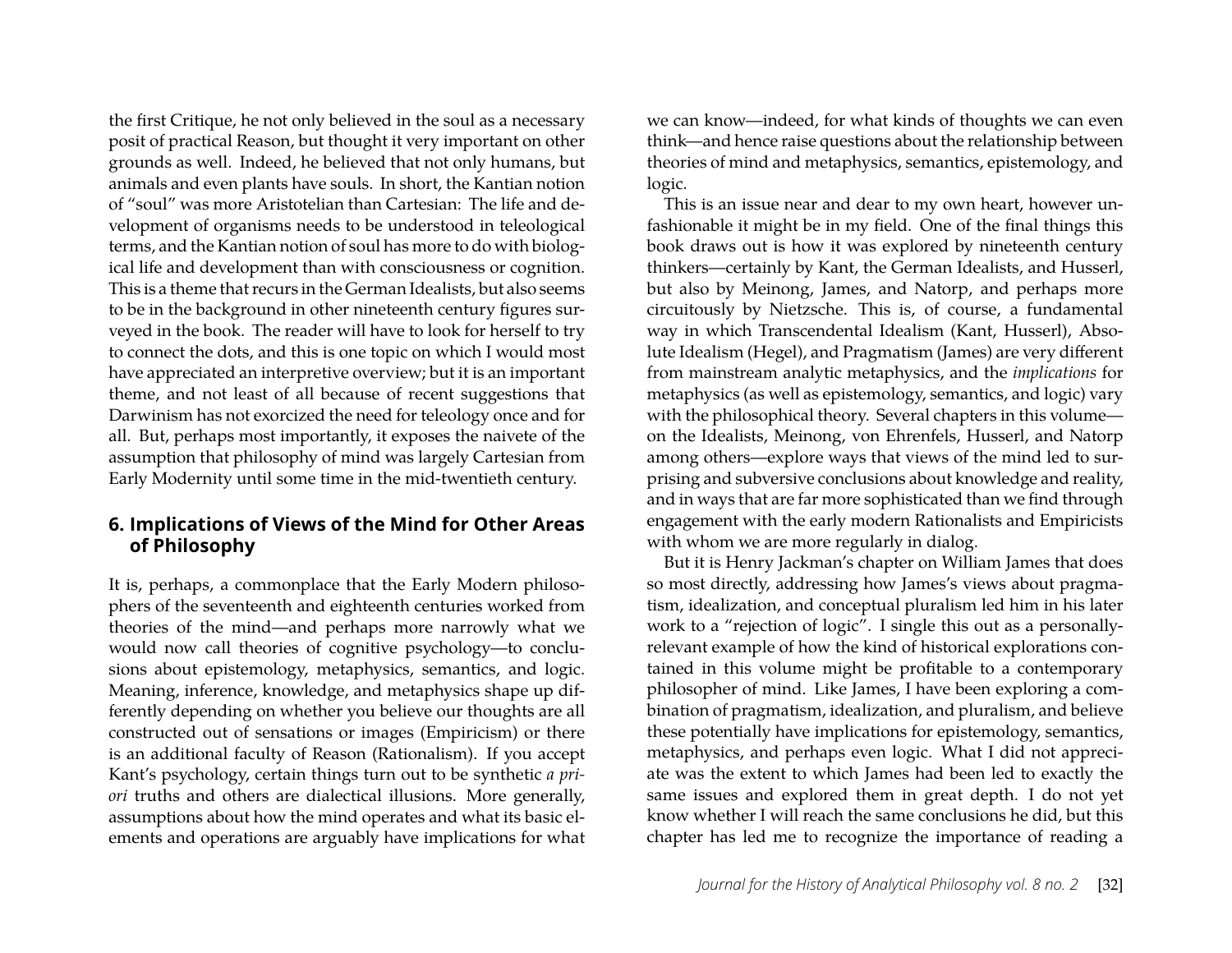distinguished "fellow traveler" whose views I need to consider. While I doubt that many other philosophers of mind are focused upon these particular issues, I suspect that other readers may have a similar experience with respect to different issues: that their thinking about representation, intentionality, the status and methodology of the cognitive sciences, or the relationship between mind and brain will be expanded and enriched through acquaintance with some of the great minds of the nineteenth century.

#### **7. Audience for the Book**

This book is a useful and impressive volume in a series that was a prodigious undertaking. It is without a rival in its genre. I think the editors are quite correct in their guiding assumption that such a history of philosophy of mind might give contemporary readers any number of intriguing insights into the history of their field, and that some old writings might in fact provide "new" perspectives on contemporary issues in a number of corners of the field. I should, in fact, very much like to see graduate students who are preparing to work in philosophy of mind use such a resource to study the history of their field before writing their dissertations. Some of what I regard as the best work in philosophy of mind has been undertaken in critical dialog with the works of philosophers of past centuries, and the volumes in this series introduce a much wider array of thinkers whose work might inspire fruitful engagement. And, while the primary audience of the series is professional philosophers and graduate students working in philosophy of mind, this volume in particular may well have additional audiences in history of psychology and science studies.

I wish that I could predict that the publication of the series would lead to a wave of new courses in the history of the study of the mind. Such courses are quite rare; and while this series may help to address some of the reasons for this (the relative

ignorance and insouciance of philosophers of mind about the history of their field and the lack of suitably compiled resources), it also indirectly demonstrates another reason: the fact that the range of issues, approaches, and background assumptions is so dauntingly diverse. The very reasons that led the editors *not* to supply an overarching narrative also make it very difficult to design a course in the history of the philosophy of mind. The price of the six-volume set also puts it beyond what could reasonably be assigned as a classroom textbook, though individual volumes would, in combination with primary source texts, make an excellent launching point for more focused graduate seminars on particular periods. In short, this volume, and the series of which it is a part, offer resources for a much wider engagement with the philosophical study of the mind, and I fervently believe that this would greatly enrich the field, but I am unsure of how to make the best next steps towards this goal.

I highly recommend both this volume and the entire series to anyone interested in how philosophers have understood the mind. It is eye-opening, perspective-broadening, and a potential treasure trove of inspirations for new work, both historical and contemporary. While it is certainly "historical" in its subjectmatter, the material within it is of interest not only to historians of philosophy (or psychology), but to anyone who desires a more comprehensive understanding of philosophical perspectives on the mind. I particularly recommend it to professors and graduate students who have a sense, whether vague or focused, that recent discussions have neglected something important and fundamental. Sometimes, this calls for truly novel and ground-breaking ideas. But, as often as not, it can be well-served by re-connecting with the best ideas of past generations that have, unfortunately, been forgotten.

> **Steven Horst** Wesleyan University shorst@wesleyan.edu